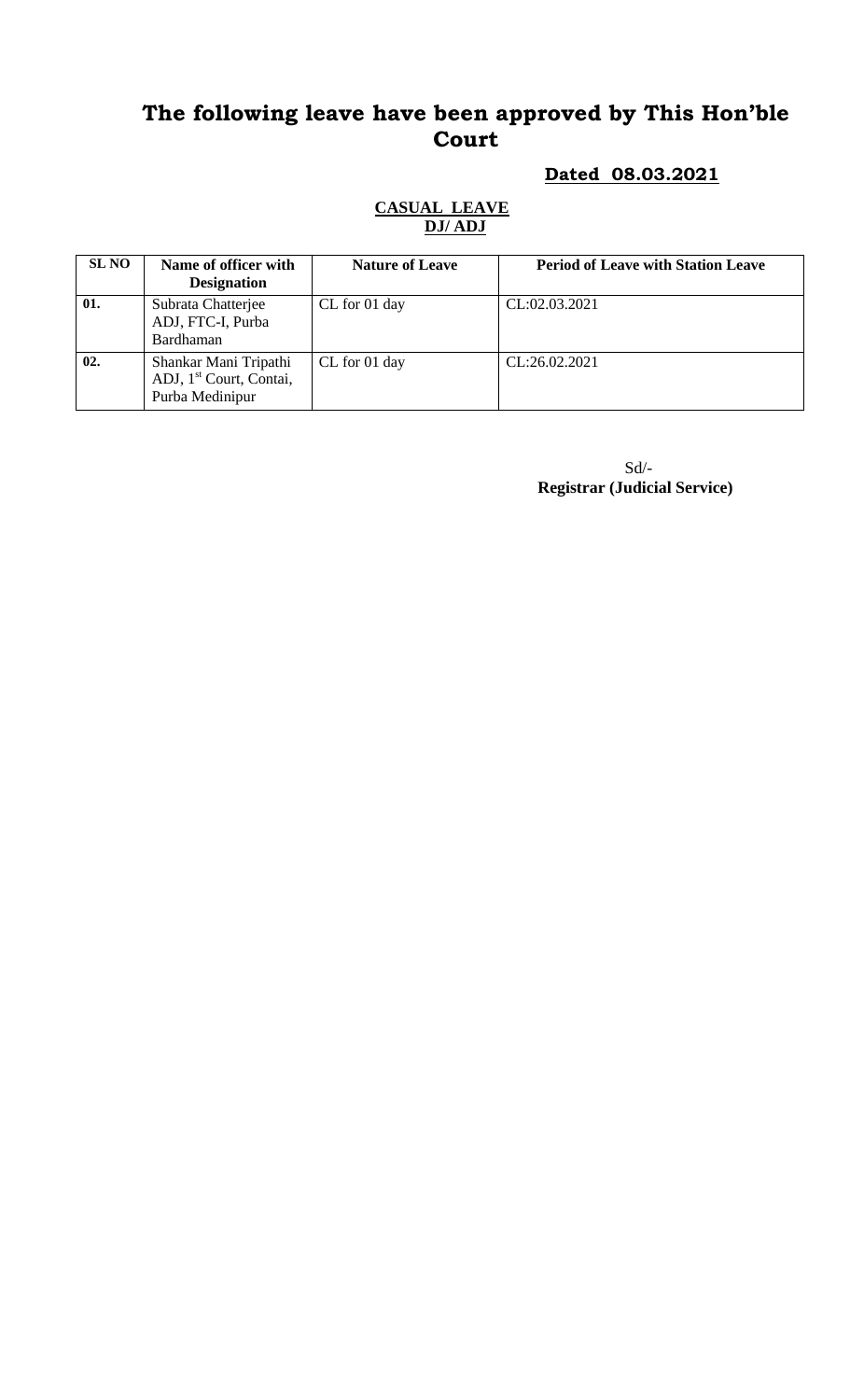#### **Dated 08.03.2021**

| <b>SL NO</b> |                                            |                          |                                           |
|--------------|--------------------------------------------|--------------------------|-------------------------------------------|
|              | Name of officer with<br><b>Designation</b> | <b>Nature of Leave</b>   | <b>Period of Leave with Station Leave</b> |
| 01.          | <b>Sunirmal Datta</b>                      | <b>Station Leave</b>     | SL:26.03.2021(E)                          |
|              | DJ, Paschim Bardhaman                      |                          | To 30.03.2021(M)                          |
| 02.          | Nabanita Ray<br>DJ, Jhargram               | CL for 02 days with SL   | CL: 08.03.2021 & 09.03.2021               |
|              |                                            |                          | SL:06.03.2021(E)                          |
|              |                                            |                          | To 10.03.2021(M)                          |
| 03.          | Debanjan Ghosh                             | Station leave permission | SL:06.03.2021(E)                          |
|              | ADJ, FTC-II, Asansol, Paschim              |                          | To 08.03.2021(M)                          |
|              | Bardhaman                                  |                          |                                           |
| 04.          | Subhra Sankar Bhatta<br>DJ, Hooghly        | CL for 01 day with SL    | CL:12.03.2021                             |
|              |                                            |                          | SL:10.03.2021(E)                          |
|              |                                            |                          | To 15.03.2021(M)                          |
|              |                                            |                          |                                           |
| 05.          | Asima Pal                                  | CL for 02 days with SL   | CL:12.03.2021 & 15.03.2021                |
|              | ADJ, 5 <sup>th</sup> Court, Malda          |                          |                                           |
|              |                                            |                          | SL:10.03.2021(N)                          |
|              |                                            |                          | To 15.03.2021(E)                          |
| 06.          | Ataur Rahman                               | CL for 01 day with SL    | CL:12.03.2021                             |
|              | ADJ, Bishnupur, Bankura                    |                          |                                           |
|              |                                            |                          | SL:10.03.2021(E)                          |
|              |                                            |                          | To 15.03.2021(M)                          |
| 07.          | Anjan Kumar Sarkar                         | CL for 01day with SL     | CL:12.03.2021                             |
|              | ADJ, FTC-I, Berhampore,                    |                          |                                           |
|              | Murshidabad                                |                          | SLP:                                      |
|              |                                            |                          | 10.03.2021 (E) to $14.03.2021(N)$         |
| 08.          | <b>Bikash Banik</b>                        | CL for 03 days with SL   | CL:15.03.2021 to 17.03.2021               |
|              | ADJ, 1 <sup>st</sup> Court, Durgapur,      |                          |                                           |
|              | Paschim Bardhaman                          |                          | SL:12.03.2021(E)                          |
|              |                                            |                          | To 18.03.2021(M)                          |
|              |                                            |                          |                                           |

#### **CASUAL LEAVE DJ/ ADJ**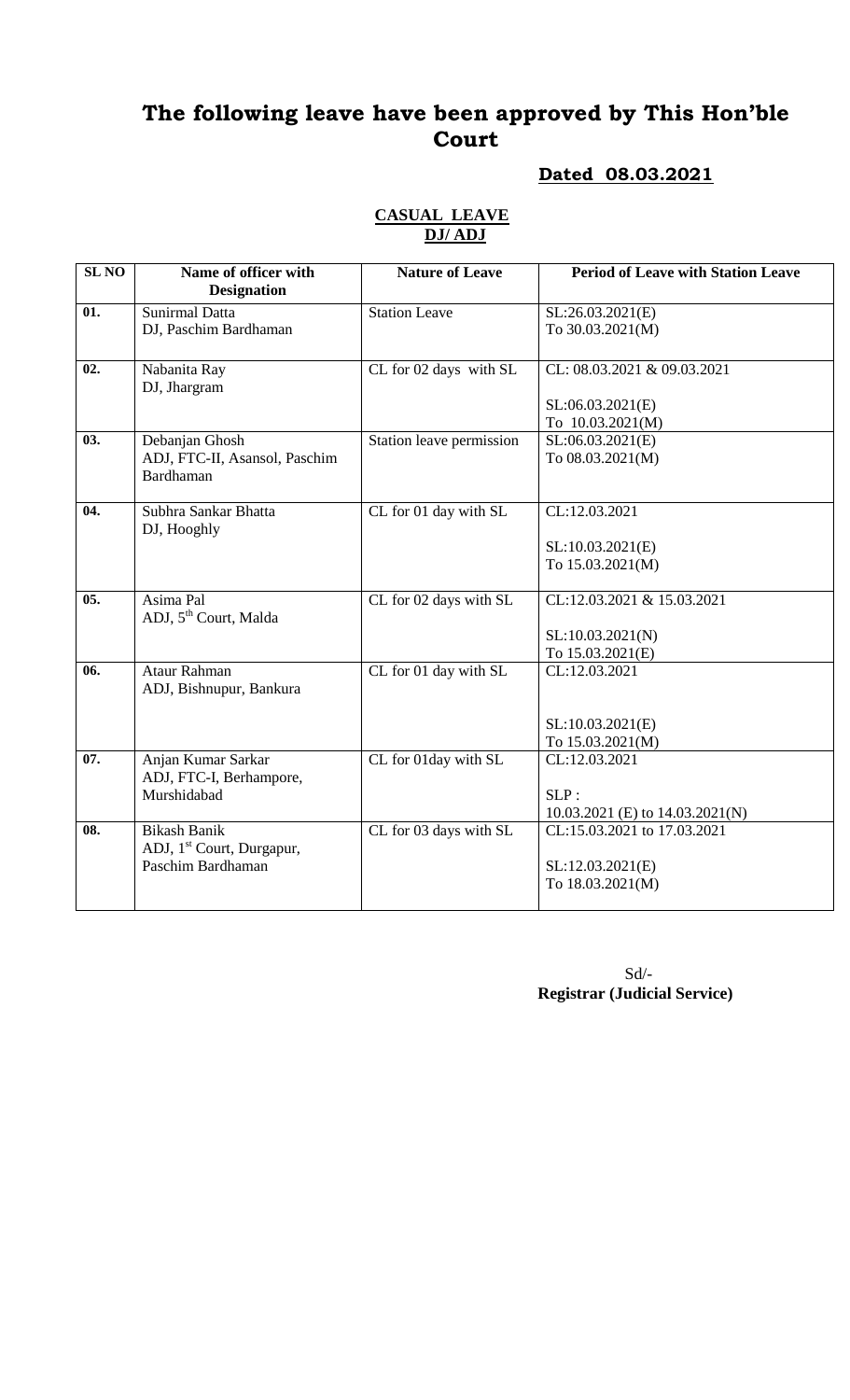#### **Dated: 08.03.2021**

### **DJ/ADJ**

| <b>SL</b><br>NO | Name of officer with Designation                                               | <b>Nature of Leave</b>   | <b>Period of Leave with Station Leave</b> |
|-----------------|--------------------------------------------------------------------------------|--------------------------|-------------------------------------------|
| 01.             | Bishnu Baran Mondal<br>ADJ, 1 <sup>st</sup> Court, Islampur, Uttar<br>Dinajpur | Earned Leave for 02 days | From 31.03.2021 to 01.04.2021             |

#### **CJ (JD)**

| <b>SL</b><br>N <sub>O</sub> | Name of officer with Designation                                                                    | <b>Nature of Leave</b>           | <b>Period of Leave with Station Leave</b> |
|-----------------------------|-----------------------------------------------------------------------------------------------------|----------------------------------|-------------------------------------------|
| 02.                         | Smt. Kakali Adhikary, CJ(JD), 2 <sup>nd</sup><br>Addl. Court, Diamond Harbour,<br>South 24 Parganas | Child Care Leave for 119<br>days | From 01.03.2021 to 27.06.2021             |
| 03.                         | Smt. Debarati Dey<br>$CJ(JD)$ , 1 <sup>st</sup> Court, Bankura                                      | Earned Leave for 02 days         | From 30.03.2021 to 31.03.2021             |
| 04.                         | Mr. Saloar Alam,<br>$CJ(JD)$ , $2nd$ Court, Howrah                                                  | Earned Leave for 02 days         | From 31.03.2021 to 01.04.2021             |